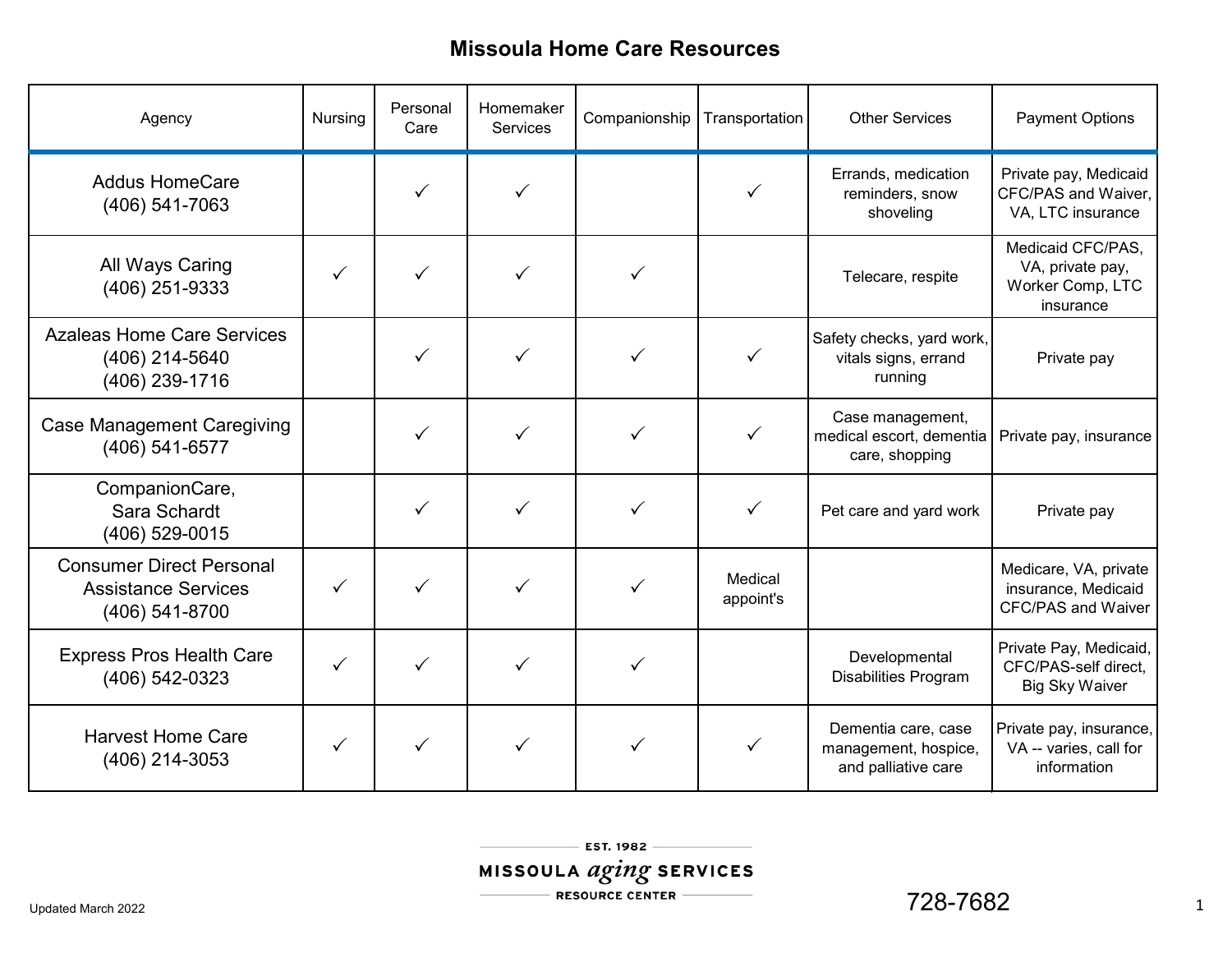| Agency                                         | Nursing | Personal<br>Care | Homemaker<br><b>Services</b> | Companionship | Transportation | <b>Other Services</b>                                                                        | <b>Payment Options</b>                                               |
|------------------------------------------------|---------|------------------|------------------------------|---------------|----------------|----------------------------------------------------------------------------------------------|----------------------------------------------------------------------|
| Debbie Sullivan<br>(406) 240-4751              | ✓       |                  |                              |               | ✓              | Medication and<br>appointment reminders,<br>nail trimming, hair setting,<br>safety checks    | Private pay                                                          |
| Hestia In-Home Support<br>(406) 540-4302       |         |                  |                              |               |                | Physician home visits,<br>case management,<br>transition care, shopping,<br>yard work, PT/OT | Private pay, hospice,<br>VA hospice, longterm<br>care insurance      |
| <b>Holistic Contentment</b><br>(406) 478-6939  |         |                  |                              |               |                | Medication reminders,<br>motivational support,<br>other services upon<br>request             | Private pay, insurance,<br>Medicaid, payment<br>plan                 |
| Home Care Montana<br>$(406)$ 543-1184          |         |                  |                              | ✓             | ✓              | Medicaid transportation                                                                      | <b>Medicaid CFC/PAS</b><br>and Waiver, private<br>pay, VA, insurance |
| Home Instead Senior Care<br>(406) 298-5341     |         |                  |                              |               | ✓              | 3-hour to 24-hour shifts,<br>dementia care, respite,<br>hospice care                         | Private pay, long-term<br>care insurance                             |
| Home-Aid<br>Karen Houser, RN<br>(406) 370-2637 | ✓       | ✓                |                              |               |                | Medication reminders,<br>blood pressure checks,<br>shopping, pet care                        | Private pay                                                          |
| <b>Meadowlark Home Care</b><br>(406) 926-3447  |         | ✓                |                              |               |                | Medication reminders,<br>errands                                                             | Medicaid CFC/PAS,<br>private insurance,<br>private pay               |

EST. 1982 -MISSOULA *aging* SERVICES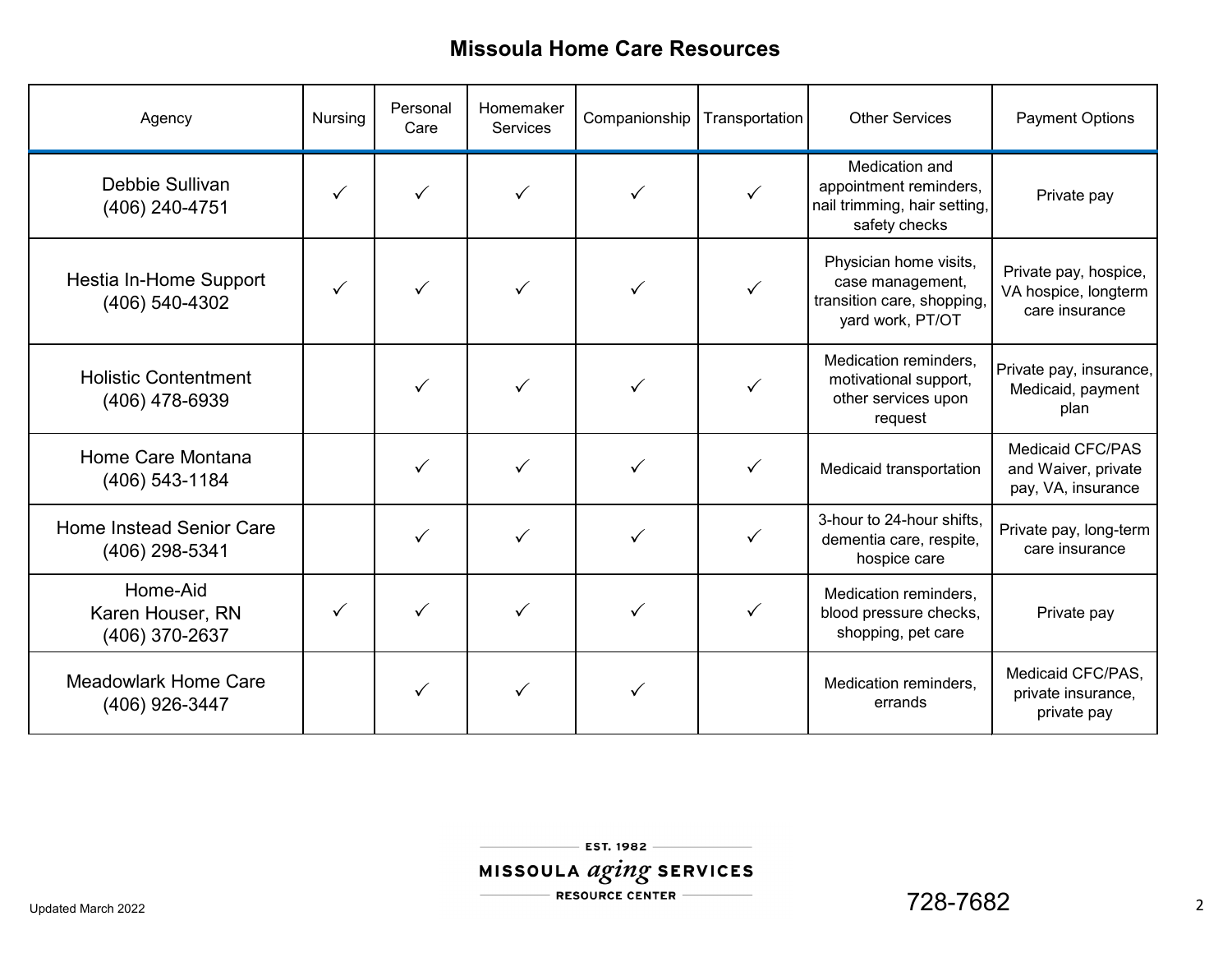| Agency                                                                         | <b>Nursing</b> | Personal<br>Care            | Homemaker<br><b>Services</b> | Companionship | Transportation | <b>Other Services</b>                                                  | <b>Payment Options</b>                                                   |
|--------------------------------------------------------------------------------|----------------|-----------------------------|------------------------------|---------------|----------------|------------------------------------------------------------------------|--------------------------------------------------------------------------|
| <b>Missoula Aging Services</b><br>(406) 728-7682                               |                |                             |                              |               |                | Errands                                                                | Private pay, sliding<br>scale, LTC ins.,<br><b>Veteran-Directed Care</b> |
| <b>Missoula Caregivers</b><br><b>Susan Hansen</b><br>(406) 550-2288            |                | ✓                           | ✓                            | ✓             |                | Shopping, hair setting,<br>and errands                                 | Private pay                                                              |
| <b>Mountain Goat Couriers</b><br>(406) 880-3330                                |                |                             |                              |               |                | Grocery delivery and<br>general delivery                               | Private pay                                                              |
| North West Home Care<br>(406) 549-8059                                         | $\checkmark$   |                             | ✓                            | $\checkmark$  |                | Live-in caregiving<br>available                                        | Medicaid CFC/PAS,<br>private insurance, VA                               |
| <b>Organizational Consulting</b><br><b>Services</b><br>(440) 666-9326          |                |                             |                              |               |                | Home and estate<br>organization, paper<br>management and<br>downsizing | Private pay, Medicaid                                                    |
| Partners In Home Care<br>(406) 728-8848                                        | $\checkmark$   |                             |                              |               |                | Social work, case<br>management, PT, OT,<br>home infusion              | Medicare, Medicaid,<br>private insurance,<br>private pay                 |
| Summit Independent Living (for<br>persons with disabilities)<br>(406) 728-1630 |                | ✓                           | ✓                            | ✓             |                |                                                                        | Medicaid CFC/PAS,<br><b>Big Sky Waiver</b>                               |
| <b>Senior Foot Care Services</b><br>Michelle Dunifer, RN<br>(406) 546-1993     |                | Foot and<br>toenail<br>care |                              |               |                | Will come to home or Cash, check, or<br>facility                       | credit card                                                              |